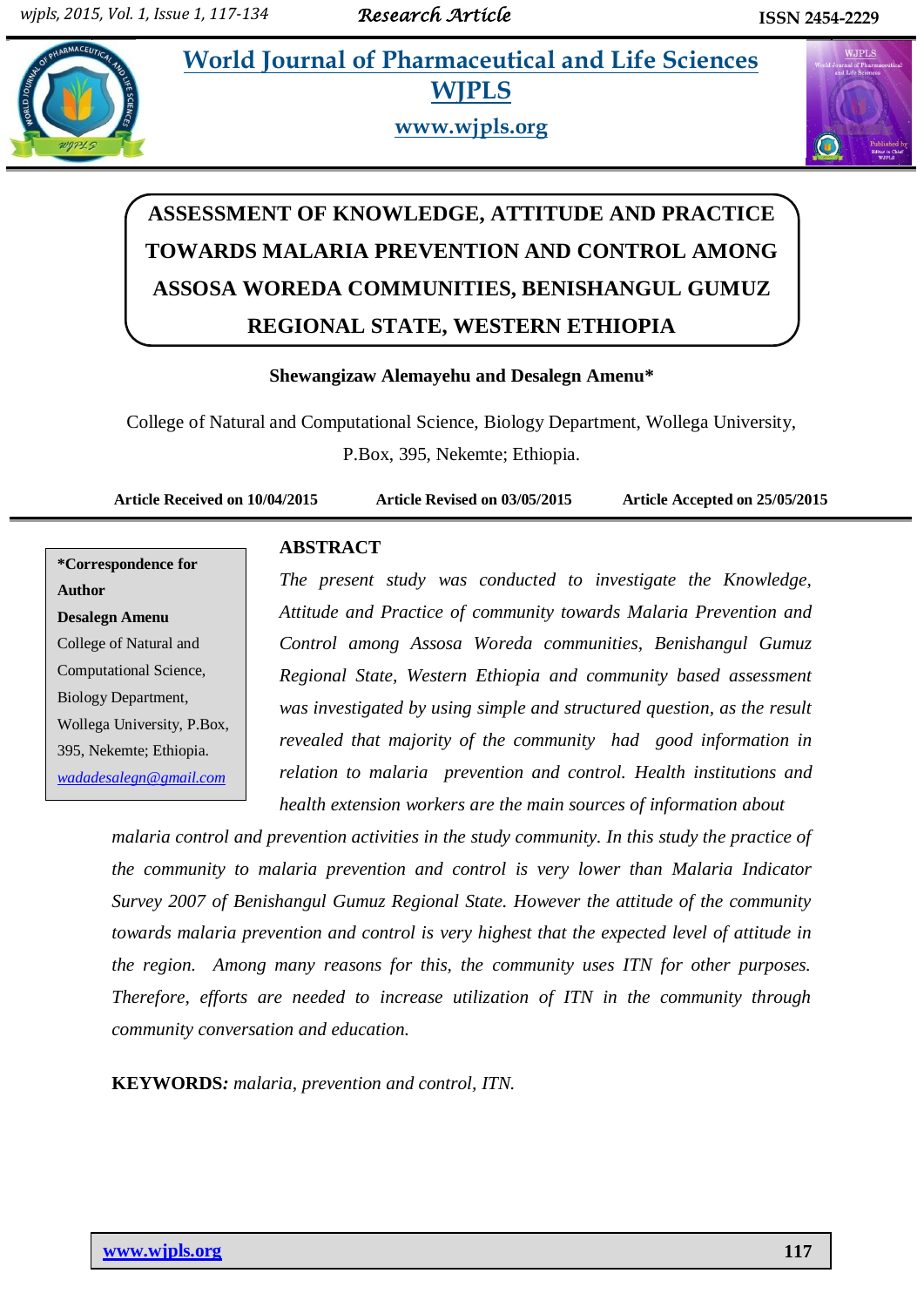#### **INTRODUCTION**

Malaria is a protozoal disease transmitted by a bite of infected Anopheles mosquitoes. It is the most important of the parasitic diseases of humans, with transmissions in 103 countries affecting greater than l billion people and cause between one and three million deaths each year.<sup>[1]</sup> Malaria remains to be a public health concern and of the considerable socioeconomic burden in Ethiopia. It has been known to be endemic below 2000 meter above sea level, except during the epidemics where it could be transmitted up to 2400 meter above sea level.<sup>[2]</sup> Malaria affects the health and wealth of nations and individuals alike. In Africa today, malaria is understood to be both a disease of poverty and a cause of poverty. Annual economic growth in countries with high malaria transmission has historically been lower than in countries without malaria. Economists believe that malariais responsible for a 'growth penalty' of up to 1.3% per year in some African countries.<sup>[3]</sup> Approximately 75% of Ethiopia‗s landmass is malaria-endemic; areas of diseases are primarily associated with altitude and rainfall.<sup>[4, 5, 7, 10]</sup> The peak of malaria illness incidence usually follows the main peak rainfall season (June to September) each year. However, certain areas in the south and west of the country have a peak rainfall season beginning earlier in April and May or have no clearly defined rainfall season.<sup>[2]</sup> Depending on these variable rainfall and altitude patterns, malaria transmission tends to be highly heterogeneous geo-spatially within each year as well as between years. Additionally, focal and multifocal malaria epidemics may occur, peaking every 5 to 8 years, with the most recent widespread epidemics reported between 2003 and  $2005.^{[8, 9]}$ 

In 2009/2010, malaria was the leading cause of outpatient visits and health facility admissions, accounting for 14% of outpatient visits and 9% of admissions.  $[6, 7]$  In 2010, the Federal Ministry of Health (FMOH) reported 4,068,764 clinical and confirmed malaria cases to the World Health Organization (WHO) as recorded in the 2011 World Malaria Report.<sup>[11]</sup> The estimated annual number of malaria-related illnesses, however, may range even higher (7 to 8 million per year), considering there is only 40% reporting completeness by Public Health Emergency Management (PHEM). Plasmodium (P.) falciparum and P. vivax are the dominant species of the malaria parasite in Ethiopia, in respective order.<sup>[11]</sup>

In Ethiopia an estimated 220 districts are classified as being malarious with transmission period of six and above months per year and an estimated 33 million or 6.6 million households reside in these districts. A total of 4 million ITNs are required to achieve the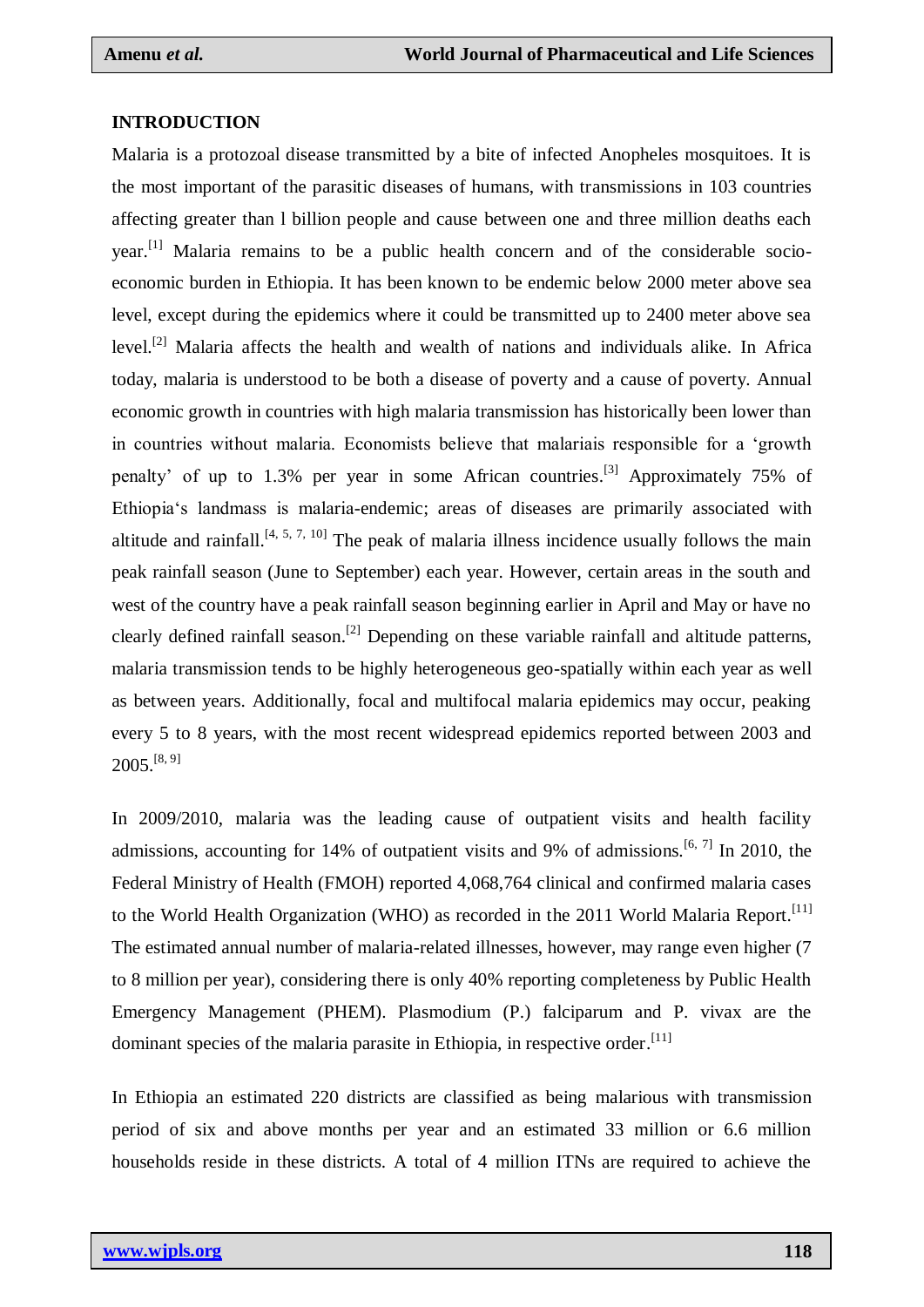Abuja target 60% ITNs coverage among vulnerable group in the target areas.<sup>[12]</sup> Assosa Woreda is one of the malaria risk areas with about 75% of the total geographical area considered to be malarious and hence 64% of the total population at risk of malaria infection. The potential health service coverage of the woreada is about 72%; malaria is among the ten top diseases in the outpatient departments of the health institutions in the woreada. Assosa woreada is, situated at altitude of 2100 to 2870 meters sea level and the annual rainfall of from850 to-1200mm. In area on average 10-25% of the residents are affected with malaria annually.<sup>[13, 14]</sup>

According to the annual report Assosa woreda, most of the diseases affecting the people of the Woreda are by the case of malaria. Based on health facility reports, malaria is one of the leading causes of morbidity and mortality in the Woreda. It was also revealed that there were both endemic and epidemic situations. This could be associated with the availability of mosquito breeding sites and suitable of climatic condition for survival of anopheles mosquitoes. [13, 14]

#### **RESEARCH METHODOLOGY**

The study was conducted in the three kebeles (Amba 1, Amba 10 and Amba 11) which found in AssosaWoreda, Assosa zone, North Western Ethiopia. They are select on the base of malaria prevalence and presence of predisposing factors in the areas. Assosa is a capital city of Assosa zone and Benishangulgumuz Regional state. It located 676 km from Addis Ababa. Assosa woreda has seventy four kebele. The District is bounded by Kurmuk, Homosha and Menge woreda to the North, Odaworeda to the East, by Tongo special and Bambasi woreda to the South and by Sudan to the West. Three kebeles have a total population whose age more than 15 years is 2,224. They three kebeles have telephone services, electric and pure water source or supply. It has one primary school each. They have one health post in each kebeles. It consists of 1,290 households in community.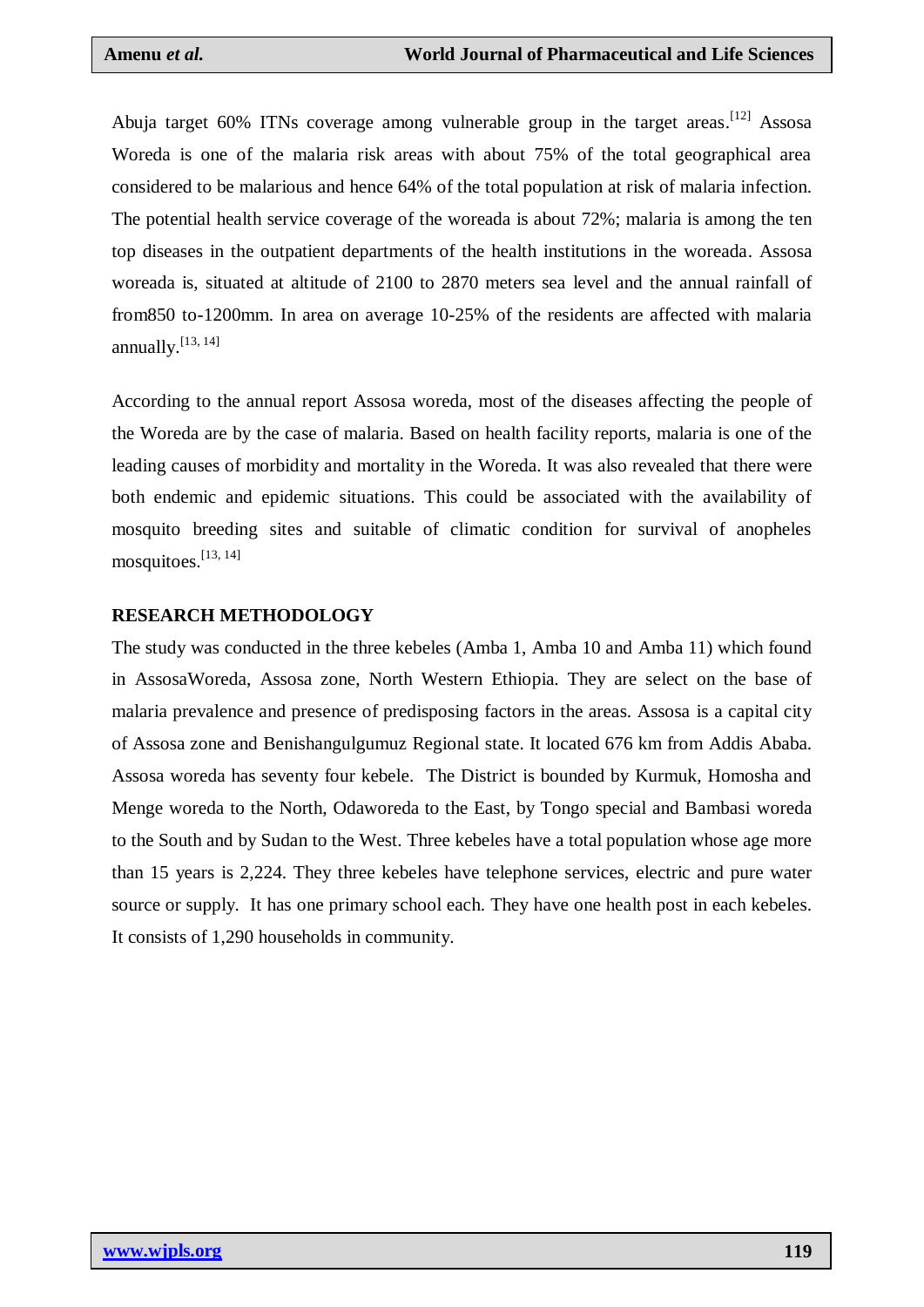

MAP OF ASSOSA WOREDA



# **Study Design and Period**

A community based cross sectional study design was applied on 8 May to 18 May 2014 G.C for descriptive studies of knowledge, attitude and practice of the community towards malaria prevention and control.

# **Sampling Technique**

Systematic sampling method was used to draw the sample size which is 207 individuals from the study population. To carry out systematic sample method for population is difficult to arrange population in sequence; therefore we were taking the household. Households was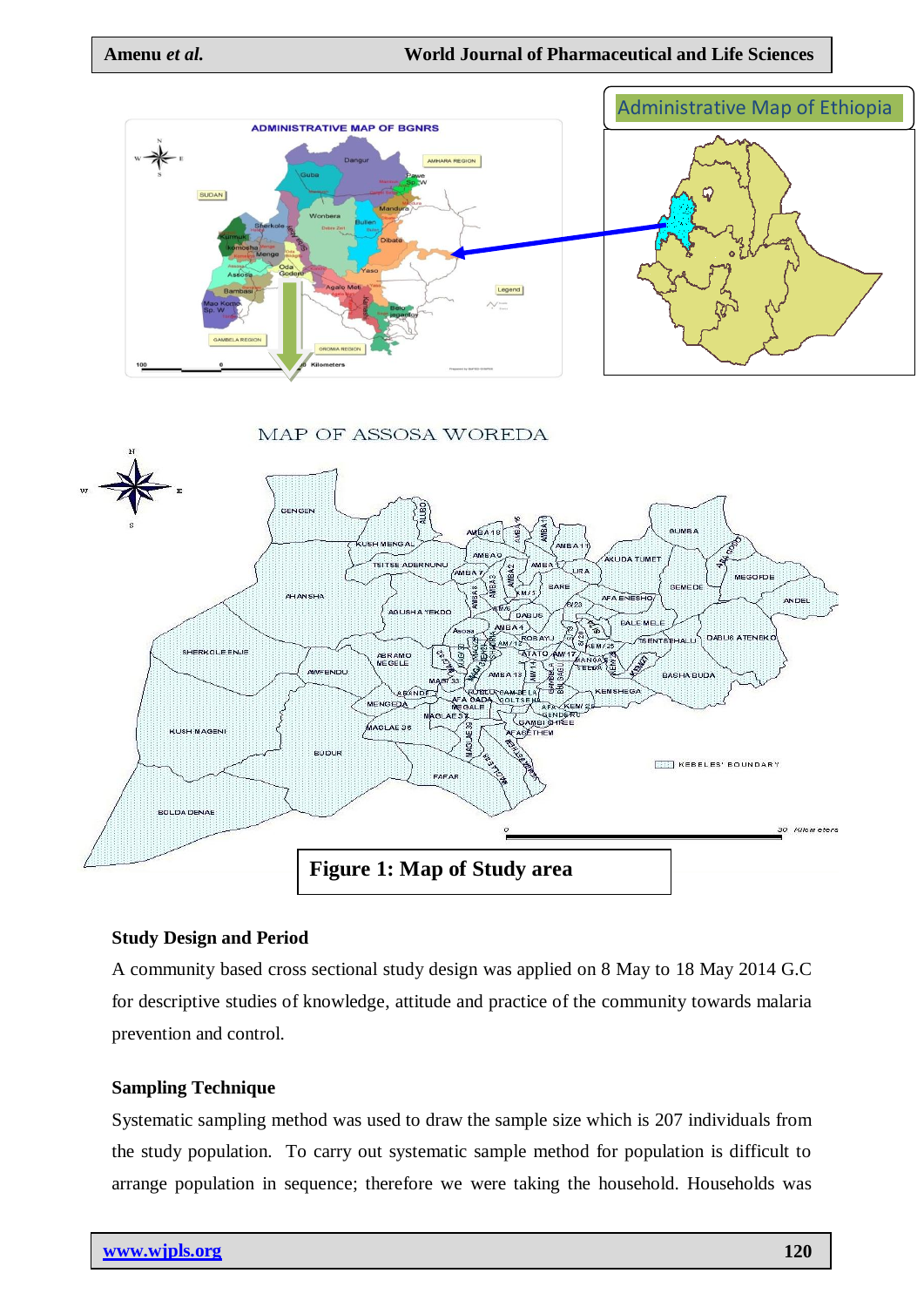chose at regular interval which is K = 1290/207 $\approx$  6.23  $\approx$  6 from the sample frame of the households. The first unit to be selected was taken at random from 1 to 6 households. The number of the first household to be included in the sample was chosen randomly by blindly picking one out of 6 pieces of paper. The 3<sup>rd</sup> number was selected, and then every 6 household starting with household number 3 until 1290 households was selected. One individual is selected from one household by lottery method if more than two individuals whose age groups greater or equal to 15 years are exist in one household. Thus, 207 individuals were selected for the study.

#### **RESULT**

The study enrolled a total of 204 household with a response rate 98.55% which representatives to assess knowledge, attitude and practice of the community towards malaria prevention and control in three kebeles of AssosaWoreda, Benishangul Gumuz Regional State.

#### **Socio-demographic characteristics of study participants**

Mean age of study participants was 43.86 years and almost one fourth 26.5% of the respondents were between ages of  $31 - 40$  years old. All of the respondents were from rural kebeles, about 58.3% of the respondents were male, about 69.1% were orthodox Christians by religion and about 94.6% were Amahara by Ethnicity. Regarding education status nearly 53.4% were illiterate, about 67.6% of the respondents were married by their marital status and 41.2% of the study participants were house wife regarding occupational status (Table- 1).

# **Table – 1: Frequency distribution of socio-demographic characteristics of the respondents, Assosa Woreda, Benishangul Gumuz Region, 2014G.C.**

| <b>Variables</b> |                     | <b>Frequency</b> | Percentage |
|------------------|---------------------|------------------|------------|
| <b>Sex</b>       | Male                | 119              | 58.3%      |
|                  | Female              | 85               | 41.7%      |
| Age              | 15 - 20 Years old   | 6                | 2.9%       |
|                  | 21 - 30 Years old   | 36               | 17.6%      |
|                  | 31 - 40 Years old   | 54               | 26.5%      |
|                  | $41 - 50$ Years old | 47               | 23.0%      |
|                  | 51 - 60 Years old   | 44               | 21.6%      |
|                  | Greater than 60     | 17               | 8.3%       |
| <b>Religion</b>  | <b>Orthodox</b>     | 141              | 69.1%      |
|                  | Muslim              | 60               | 29.4%      |
|                  | Catholic            | 3                | 1.5%       |
| <b>Ethnicity</b> | <b>Berta</b>        | $\overline{2}$   | 1.0%       |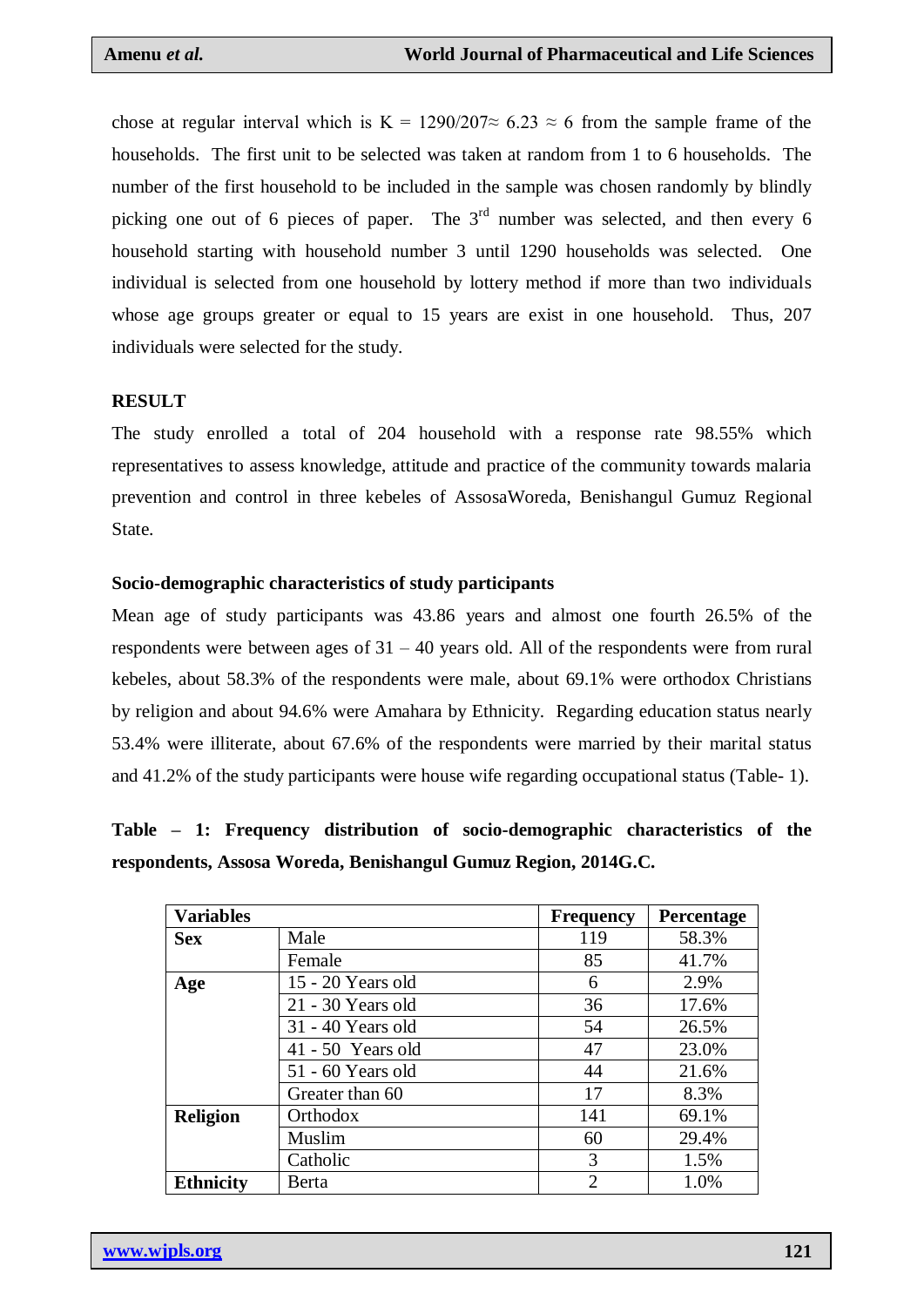|                    | Amhara                         | 193 | 94.6% |
|--------------------|--------------------------------|-----|-------|
|                    | Oromo                          | 9   | 4.4%  |
| <b>Educational</b> | Illiterate                     | 109 | 53.4% |
| <b>Status</b>      | read and write                 | 68  | 33.3% |
|                    | grade $7-8$                    | 8   | 3.9%  |
|                    | grade $9-10$                   | 10  | 4.9%  |
|                    | College or University Graduate | 9   | 4.4%  |
| <b>Marital</b>     | Married                        | 138 | 67.6% |
| <b>Status</b>      | Single                         | 28  | 13.7% |
|                    | Divorced                       | 28  | 13.7% |
|                    | Widowed                        | 10  | 4.9%  |
| Occupation         | House wife                     | 84  | 41.2% |
|                    | Governmental workers           | 13  | 6.4%  |
|                    | Merchants                      | 14  | 6.9%  |
|                    | <b>Students</b>                | 14  | 6.9%  |
|                    | Farmer                         | 79  | 38.7% |

#### **Knowledge of the respondents towards malaria prevention and control**

The study indicated that 197 (96.6%) of the respondents have ever heard about malaria from different source of information. So that health institutions/ health workers, health extension workers were the dominant sources of information about malaria in the community. However 188 (92.2%) of the respondents were said that malaria is one of the public health problem in the community. (Table - 2)

# **Knowledge on sign and symptoms, transmission and prevention of malaria**

One hundred ninety six (96.1%) of the study participants were know the sign and symptom of malaria. So that commonly mentioned manifestations of malaria were chills and shivering 149(73.0%), fever 128(62.7%), vomiting 126(61.8%), headache 117(57.4%), back pain 63(30.9%), joint pain 83(40.7%), loss of appetite 96(47.1%) and bittering of test of any things 21(10.3%) and thirsty 32(15.7%).

Regarding knowledge on transmission of malaria, 139 (68.1%) of the respondents were know that malaria is a transmittable disease which means it transmitted from one person to another person. Mode of the transmission of malaria 127(62.3%) of the respondents were said that through mosquito bite, 5(2.5%) of the respondents were said that through bodily contact with patients, 5(2.5%) of the respondents were said that through breathing and 5(2.5%) of the respondents were said that by file were mode of malaria transmission. Regarding place were mosquitoes mostly breed; 149(73%) of the respondents were mentioned stagnant water as breeding sites for mosquitoes, 12(5.9%) of the respondents were mentioned that running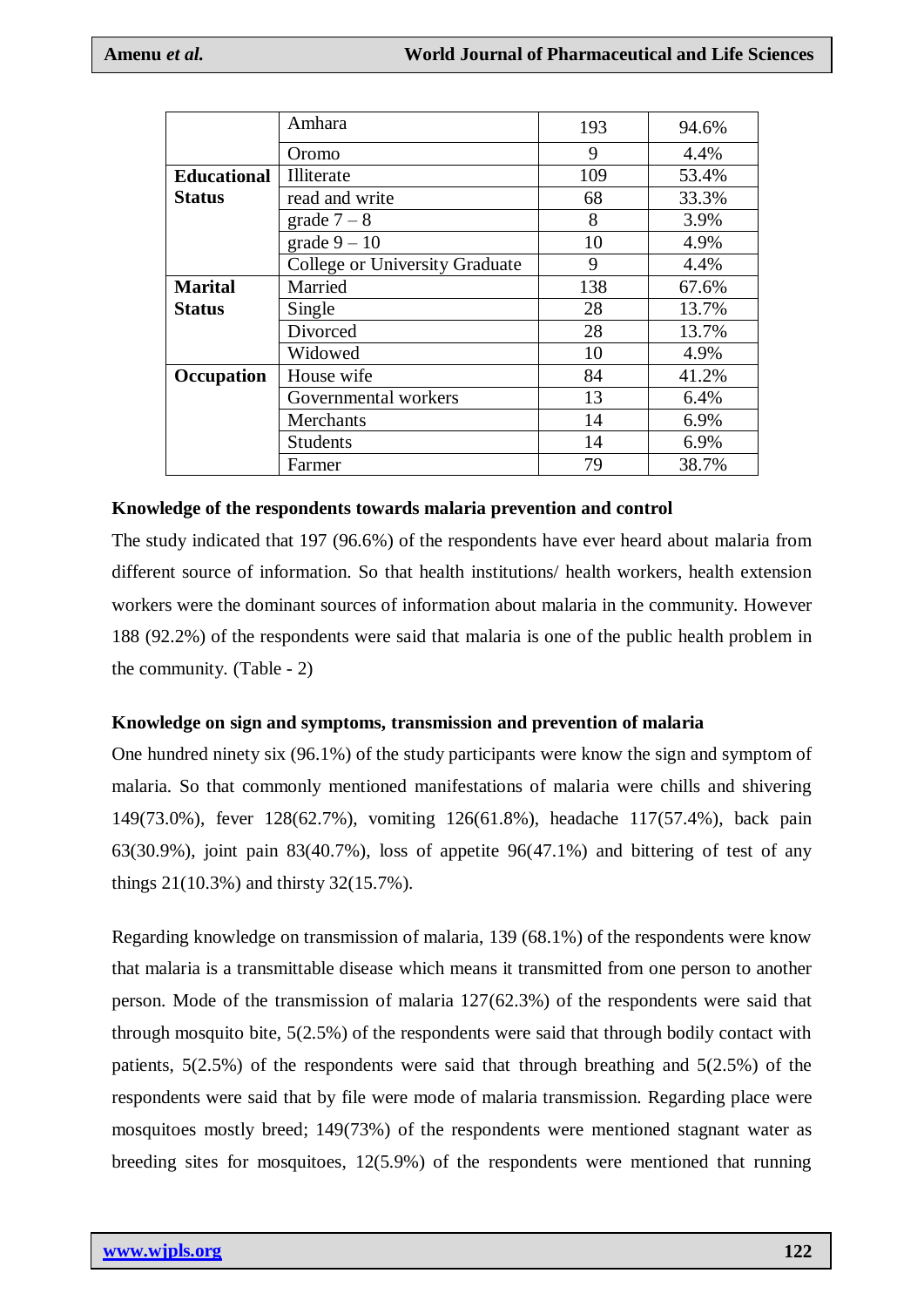water as breeding sites and 41(20.1%) of study participants were mentioned that waste materials as breeding site for malaria. However, 187(91.7%) of the respondents were state that the time of mosquitoes bite is the night time and  $7(3.4%)$  of the respondents were state that day time.

Regarding prevention of malaria, all of the respondents were state that malaria is a preventable disease. So that method of the malaria prevention known by the respondents were take tablets 49 (24%), house spray with insecticides 63(30.9%), drainage of stagnant water 99 (48.5%), clear the vegetation 100 (49%), use of mosquito net 172 (84.3%) and 3 (1.5%) of the respondents state that closing windows and doors (Table - 2).

# **Table – 2:- Frequency distribution of knowledge of the respondents towards malaria prevention and control, AssosaWoreda, Benishangul Gumuz Region, 2014G.C.**

| <b>Variables</b>                      |                                      | <b>Frequency</b> | Percentage |
|---------------------------------------|--------------------------------------|------------------|------------|
| Have you ever heard of                | N <sub>o</sub>                       | 7                | 3.4%       |
| malaria?                              | Yes                                  | 197              | 96.6%      |
| Is malaria a public health            | N <sub>o</sub>                       | 16               | 7.8%       |
| problem                               | Yes                                  | 188              | 92.2%      |
| Do you know sign and                  | N <sub>o</sub>                       | 8                | 3.9%       |
| symptom of malaria                    | Yes                                  | 196              | 96.1%      |
| Which sign and symptom                | Fever                                | 128              | 62.7%      |
| of malaria do you know                | Chills and Shivering                 | 149              | 73.0%      |
|                                       | Headache                             | 117              | 57.4%      |
|                                       | Back pain                            | 63               | 30.9%      |
|                                       | Joint pain                           | 83               | 40.7%      |
|                                       | Vomiting                             | 126              | 61.8%      |
|                                       | Thirsty                              | 32               | 15.7%      |
|                                       | Loss of appetite                     | 96               | 47.1%      |
|                                       | Bittering of test any things         | 21               | 10.3%      |
| malaria<br>transmissible<br><b>Is</b> | N <sub>0</sub>                       | 43               | 21.1%      |
| disease                               | Yes                                  | 139              | 68.1%      |
| of<br>Which<br>mode                   | Through mosquito bite                | 127              | 62.3%      |
| transmission of malaria do            | Through bodily contact with patients | 5                | 2.5%       |
| you know                              | <b>Breathing</b>                     | $\overline{5}$   | 2.5%       |
|                                       | By flies                             | $\overline{5}$   | 2.5%       |
| do<br>Where<br>mosquitoes             | Stagnant water and swampy areas      | 149              | 73.0%      |
| mostly breed?                         | Running water                        | 12               | 5.9%       |
|                                       | Waste material                       | 41               | 20.1%      |
|                                       | Others                               | $\overline{2}$   | 1.0%       |
| When<br>do<br>mosquitoes              | Day time                             | $\overline{7}$   | 3.4%       |
| mostly bite?                          | Night time                           | 187              | 91.7%      |
|                                       | I don't know                         | 10               | 4.9%       |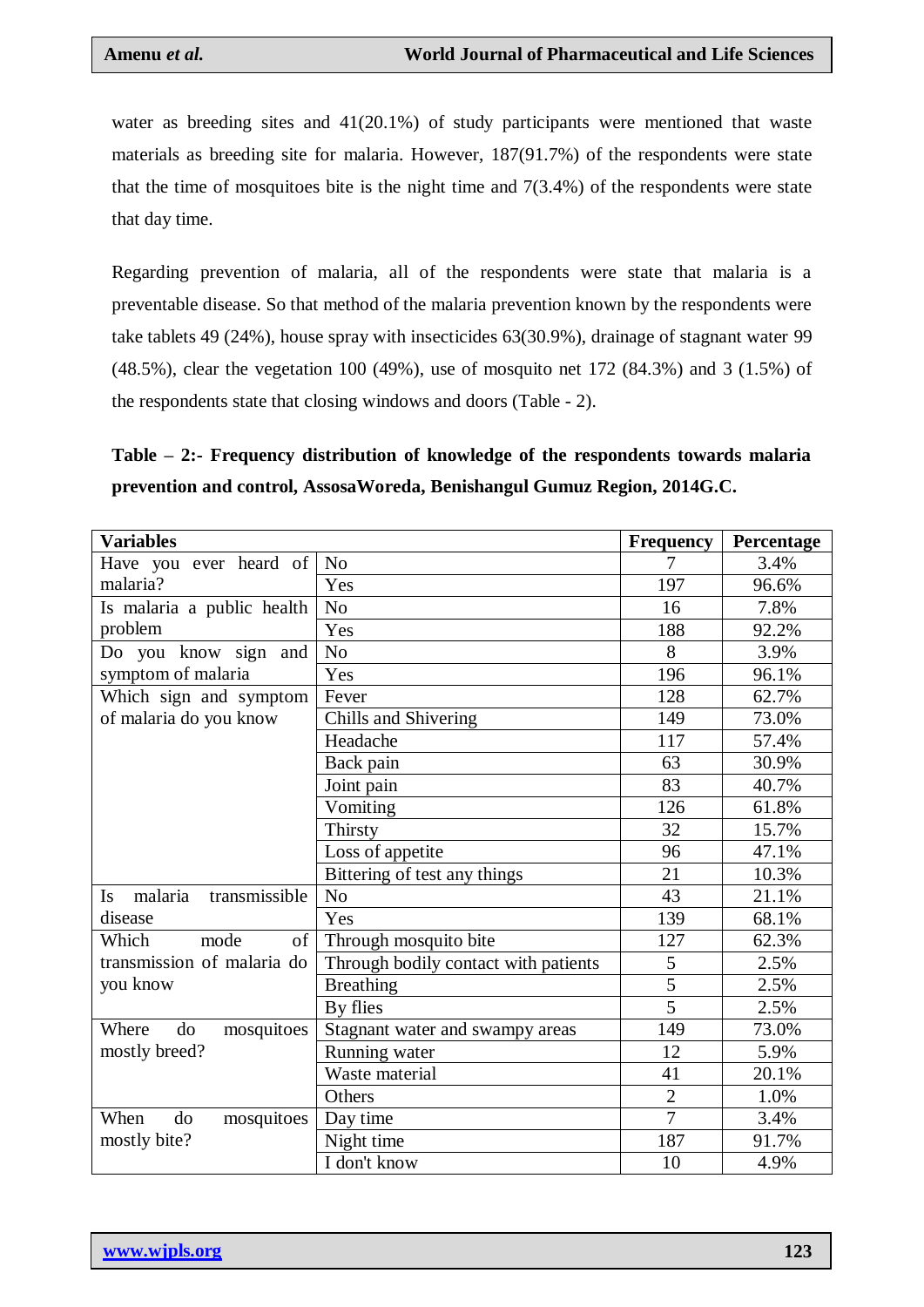| Is malaria a preventable | N <sub>o</sub>                |     | 0%    |
|--------------------------|-------------------------------|-----|-------|
| disease                  | Yes                           | 204 | 100%  |
| Which method of malaria  | Take tablets                  | 49  | 24.0% |
| prevention do you know   | House spray with insecticides | 63  | 30.9% |
|                          | Drainage of stagnant water    | 99  | 48.5% |
|                          | Clear the vegetation          | 100 | 49.0% |
|                          | Use of mosquito net           | 172 | 84.3% |
|                          | Closing windows and doors     | 3   | 1.5%  |

#### **Attitude of the respondents towards malaria prevention and control**

Regarding attitude of the respondents towards malaria prevention and control, 62(30.4%) of the respondents were strongly agree and 135 (66.2%) of the respondents were agree on the malaria is a preventable disease so that they are considered that favorable attitude towards malaria prevention but rest were unfavorable attitude towards malaria prevention.

Regarding the serious of malaria disease, 133(65.2%) of the respondents were disagree and 41 (20.1%) of the respondents were strongly disagree on the statement of malaria is not a serious as media advocates so that they are considered that favorable attitude towards malaria is a serious problems as media advocates but rest were unfavorable attitude towards malaria is serious disease.

Based on the curability of malaria disease, 151(74%) of the respondents were disagree and 33 (16.2%) of the respondents were strongly disagree on the statement of malaria is not a curable disease so that they are considered that favorable attitude towards malaria is a curable disease but rest were unfavorable attitude towards malaria is curable disease.

Based on transmission of malaria disease, 137(62.2%) of the respondents were disagree and 37 (18.1%) of the respondents were strongly disagree on the statement of malaria is a hereditary disease, so that it does not transmit from one person to an others person via hereditary. Therefore, they are considered that favorable attitude towards mode of malaria transmission that is malaria is not hereditary disease but rest were unfavorable attitude towards malaria is curable disease.

Regarding prevention of malaria disease, 131(64.2%) of the respondents were agree and 73 (35.8%) of the respondents were strongly agree on the statement of Proper use of bed net in the home is important in the prevention of malaria transmission. Therefore, they are considered that favorable attitude towards prevention of malaria disease that is proper use of bed net in the home is important in prevention of malaria transmission. (Table - 3)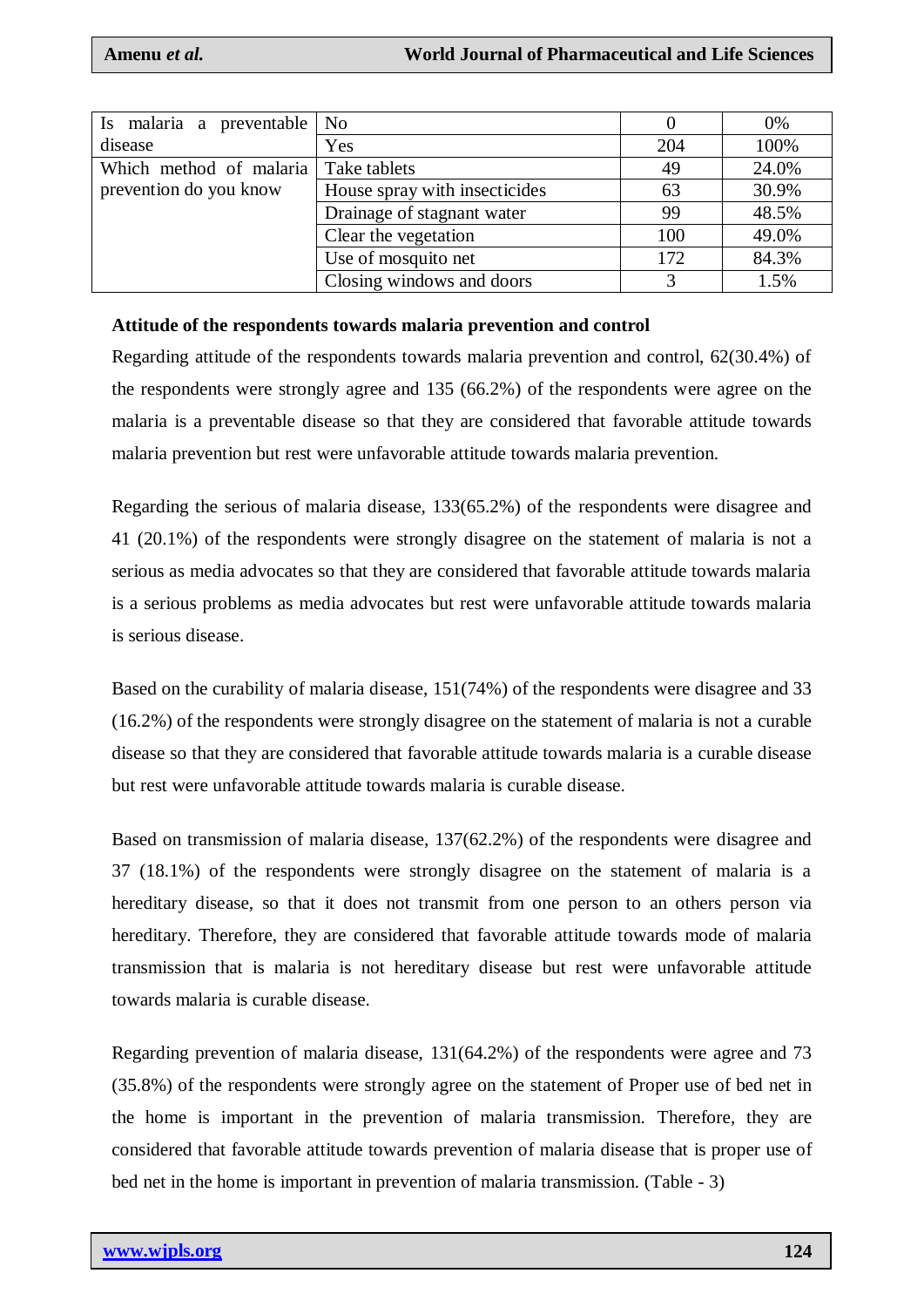| <b>Variable</b>                                         | <b>Status of attitude</b> | <b>Frequency</b> | Percentage |
|---------------------------------------------------------|---------------------------|------------------|------------|
| Do you think malaria is preventable?                    | <b>Strongly Agree</b>     | 62               | 30.4%      |
|                                                         | Agree                     | 135              | 66.2%      |
|                                                         | Neutral                   | 2                | 1.0%       |
|                                                         | Disagree                  | 5                | 2.5%       |
| Malaria is not a serious as media                       | <b>Strongly Agree</b>     | 6                | 2.9%       |
| advocates                                               | Agree                     | 18               | 8.8%       |
|                                                         | Neutral                   | 6                | 2.9%       |
|                                                         | Disagree                  | 133              | 65.2%      |
|                                                         | <b>Strongly Disagree</b>  | 41               | 20.1%      |
| Malaria is not curable disease                          | <b>Strongly Agree</b>     | 10               | 4.9%       |
|                                                         | Agree                     | 5                | 2.5%       |
|                                                         | Neutral                   | 5                | 2.5%       |
|                                                         | Disagree                  | 151              | 74.0%      |
|                                                         | <b>Strongly Disagree</b>  | 33               | 16.2%      |
| Malaria is a hereditary disease, so that                | <b>Strongly Agree</b>     | 3                | 1.5%       |
| it does not transmit from one person to                 | Agree                     | 17               | 8.3%       |
| an others person.                                       | Neutral                   | 10               | 4.9%       |
|                                                         | Disagree                  | 137              | 67.2%      |
|                                                         | <b>Strongly Disagree</b>  | 37               | 18.1%      |
| Proper use of bed net in the home is                    | <b>Strongly Agree</b>     | 73               | 35.8%      |
| important in the prevention of malaria<br>transmission. | Agree                     | 131              | 64.2%      |

**Table – 3:- Frequency distribution of attitude of the respondents towards malaria prevention and control, AssosaWoreda, Benishangulgumuz Region, 2014G.C.**

#### **Practice of the community towards malaria prevention and control**

From the total respondents, 199 (97.5%) of the respondents reported that they use currently prevention methods of malaria. Among the methods they used are 35(17.2%) take tablet, 179 (87.7%) of the respondents were use bed net (ITN), 47(23%) of the respondents were use deltametrine spraying, 69(33.8%) of the respondents were use drain stagnant water and 102(50%) of the respondents were use clear the vegetation as a preventable method of malaria disease.

Regarding participation on malaria control activities, 183 (89.7%) of the respondents were participation in any type of environmental management activities for mosquito control. Among the activities they participate in malaria controlling system were 122 (59.8%) filling, 89(43.6%) draining and 122(59.8%) clearing of vegetation in shaded areas. Furthermore 165(80.9%) of the respondents were ever participated in malaria epidemic control activities. Among the epidemic control activities they participated 157 (77%) of the respondents were filling and drainage of mosquito breeding sites, 63(30.9%) of the respondents were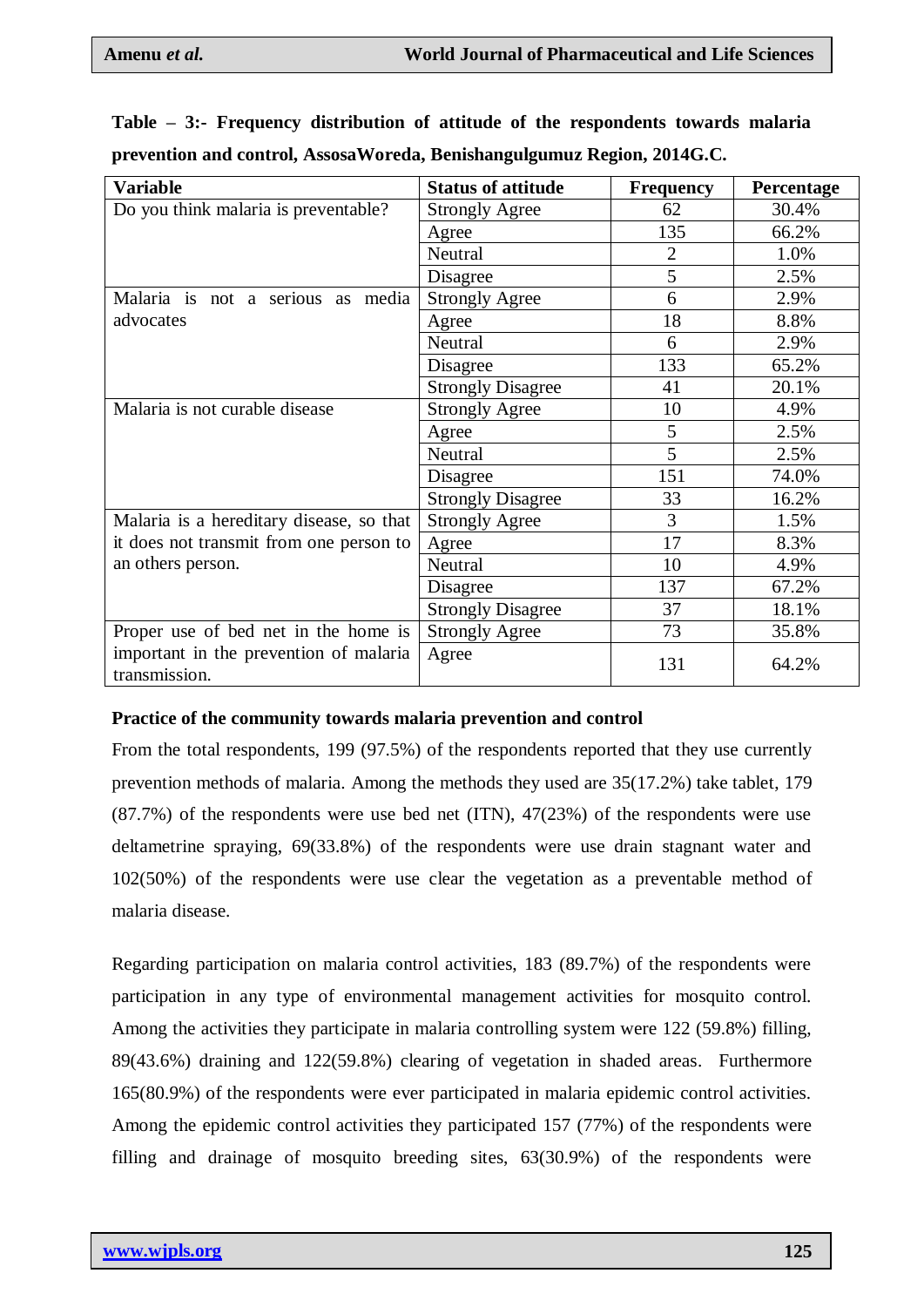participated in health education campaigns and 23(11.3% of the respondents were participated in reporting problems to local health workers or authority.

However, 39 (19.1%) of the respondents were not participated in malaria epidemic control activities. The reason why they were not participates in malaria epidemic control activities were 12(5.9%) of the respondents state that no responsible local community health worker to organize it and 16 (7.8%) of the respondents state that no interest to participate in malaria epidemic control activities. (Table - 4)

|  |  |  | Table – 4: Frequency distribution of practice of the respondents towards malaria |  |
|--|--|--|----------------------------------------------------------------------------------|--|
|  |  |  | prevention and control, AssosaWoreda, Benishangul Gumuz Region, 2014G.C.         |  |

| <b>Variables</b>                                                                  |                                                                                  | <b>Frequency</b> | Percentage |
|-----------------------------------------------------------------------------------|----------------------------------------------------------------------------------|------------------|------------|
| Do you use currently prevention                                                   | N <sub>o</sub>                                                                   | 5                | 2.5%       |
| $method(s)$ of malaria                                                            | Yes                                                                              | 199              | 97.5%      |
| method(s)<br>Which prevention<br>of                                               | Take tablets                                                                     | 35               | 17.2%      |
| malaria currently use                                                             | Bed net (ITN)                                                                    | 179              | 87.7%      |
|                                                                                   | Deltamethrine spraying                                                           | 47               | 23.0%      |
|                                                                                   | Drain stagnant water                                                             | 69               | 33.8%      |
|                                                                                   | Clear the vegetation                                                             | 102              | 50.0%      |
| Do you participant in any type of                                                 | No                                                                               | 21               | 10.3%      |
| environmental management activities<br>for mosquito control?                      | Yes                                                                              | 183              | 89.7%      |
| environmental<br>Which<br>of<br>type                                              | Filling                                                                          | 122              | 59.8%      |
| management activities for mosquito                                                | Drainage                                                                         | 89               | 43.6%      |
| control                                                                           | Clearing of vegetation in shaded areas                                           | 122              | 59.8%      |
| Have you ever participated in malaria                                             | N <sub>o</sub>                                                                   | 39               | 19.1%      |
| epidemic control activities?                                                      | Yes                                                                              | 165              | 80.9%      |
| In which methods of malaria epidemic<br>controlling<br>activities<br>do<br>you    | Filling and drainage of mosquito<br>breeding sites                               | 157              | 77.0%      |
| participants                                                                      | In health education campaigns                                                    | 63               | 30.9%      |
|                                                                                   | Reporting problems to local health<br>worker or authority                        | 23               | 11.3%      |
|                                                                                   | Others                                                                           | 6                | 2.9%       |
| Reason why they are not participant in<br>malaria epidemic controlling activities | responsible local<br>N <sub>o</sub><br>community<br>health worker to organize it | 12               | 5.9%       |
|                                                                                   | No interest to participate                                                       | 16               | 7.8%       |
|                                                                                   | $\overline{No}$ access to get information when the<br>program launched           | 7                | 3.4%       |
|                                                                                   | Others                                                                           | 8                | 3.9%       |

# **KAP of the community towards Malaria prevention and control**

The levels of knowledge, attitude and practice study participants regarding to prevention and control of malaria indicated that 22.1%, 92.2%and 11.8%of the study participants had been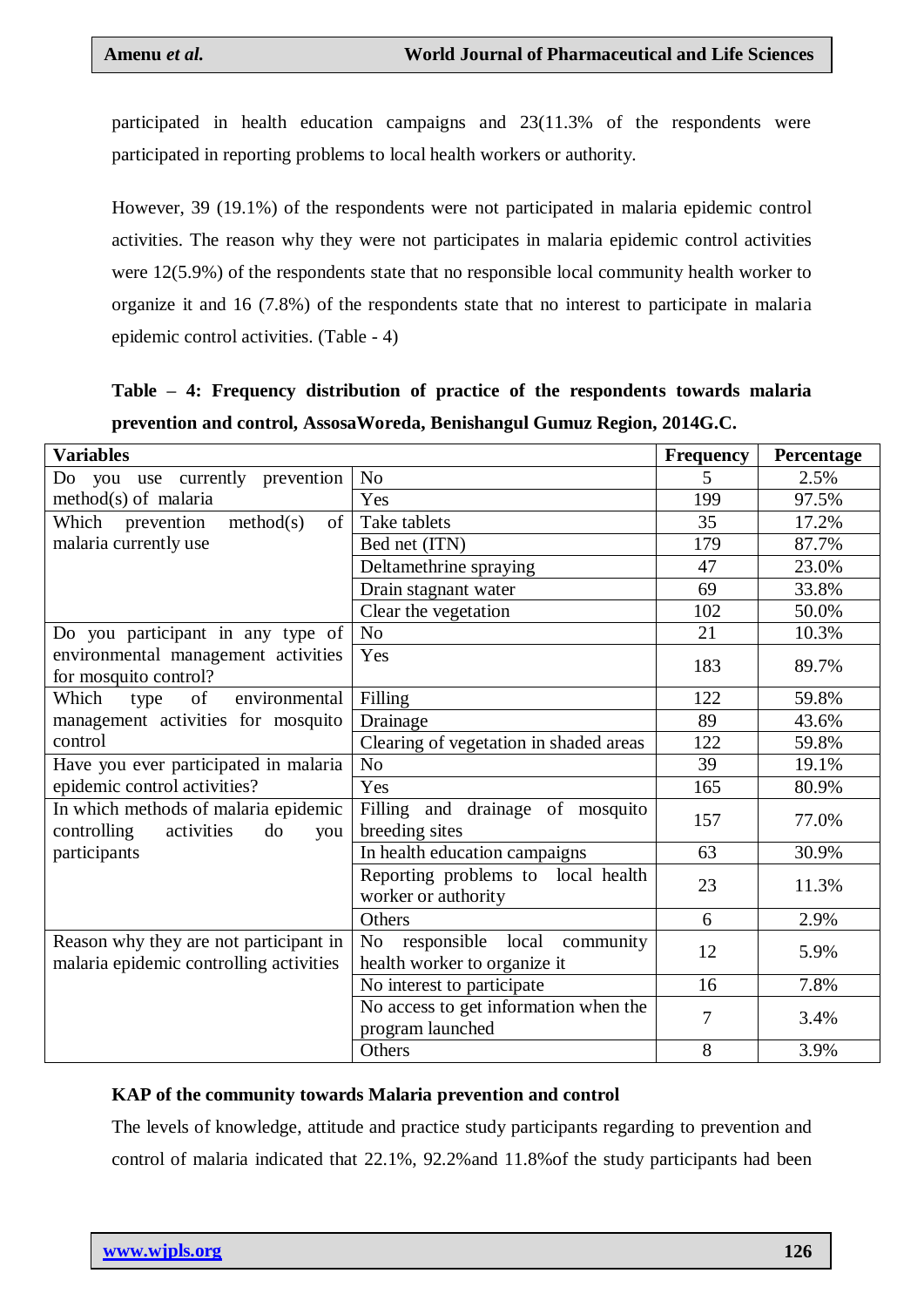regarded as knowledgeable about causes and transmission, clinical manifestations, and prevention of malaria, respectively. While 77.9%, 7.8% and 88.2%of the study participants were considered as having positive attitude towards malaria prevention, treatment, and good malaria prevention practices, respectively.(Table - 5)

| Table – 5:- Frequency distribution knowledge, attitude and practice towards malaria |  |  |  |
|-------------------------------------------------------------------------------------|--|--|--|
| prevention and control in AssosaWoreda, Benishangul Gumuz Region, 2014G.C           |  |  |  |

| <b>Variables</b>       |                   | <b>Frequency</b> | Percentage |
|------------------------|-------------------|------------------|------------|
| Knowledge state of the | Not Knowledgeable | 159              | 77.9%      |
| respondents            | Knowledgeable     | 45               | 22.1%      |
| Attitude state of the  | Unfavourable      | 16               | 7.8%       |
| respondents            | Favourable        | 188              | 92.2%      |
| Practice level of the  | Poor practice     | 180              | 88.2%      |
| respondents            | Good practice     | 24               | 11.8%      |

Regarding the association between sex and knowledge of the community towards malaria prevention and control, 103 (64.8%) of males and 56 (35.2%) of females were considered as not knowledgeable whereas 16 (35.6%) of males and 29 (64.4%) of females were considered as knowledgeable on malaria prevention and control. Therefore, sex has a significant association on the knowledge of the community towards malaria prevention and control system (p. value =0.00) which is less  $0.05$ .(Table – 6)

**Table – 6:- Association between sex and knowledge towards malaria prevention and control in AssosaWoreda, Benishangul Gumuz Region, 2014G.C**

| <b>Variable</b> |        | Knowledge towards malaria |               |          |  |
|-----------------|--------|---------------------------|---------------|----------|--|
|                 |        | Not knowledgeable         | Knowledgeable | P. Value |  |
|                 | Male   | 103 (64.8%)               | 16(35.6%)     | 0.000    |  |
| Sex             | Female | 56 (35.2%)                | 29 (64.4%)    |          |  |

Regarding the association between sex and practice of the community towards malaria prevention and control, 110 (61.1%) of males and 70(38.9%) of females were considered as bad practice on malaria prevention and control whereas 9(37.5%) of males and 15 (62.5%) of females were considered as good practice on malaria prevention and control. Therefore, sex has a significant association on the practice of the community towards malaria prevention and control system (p. value  $=0.028$ ) which is less 0.05.(Table - 7)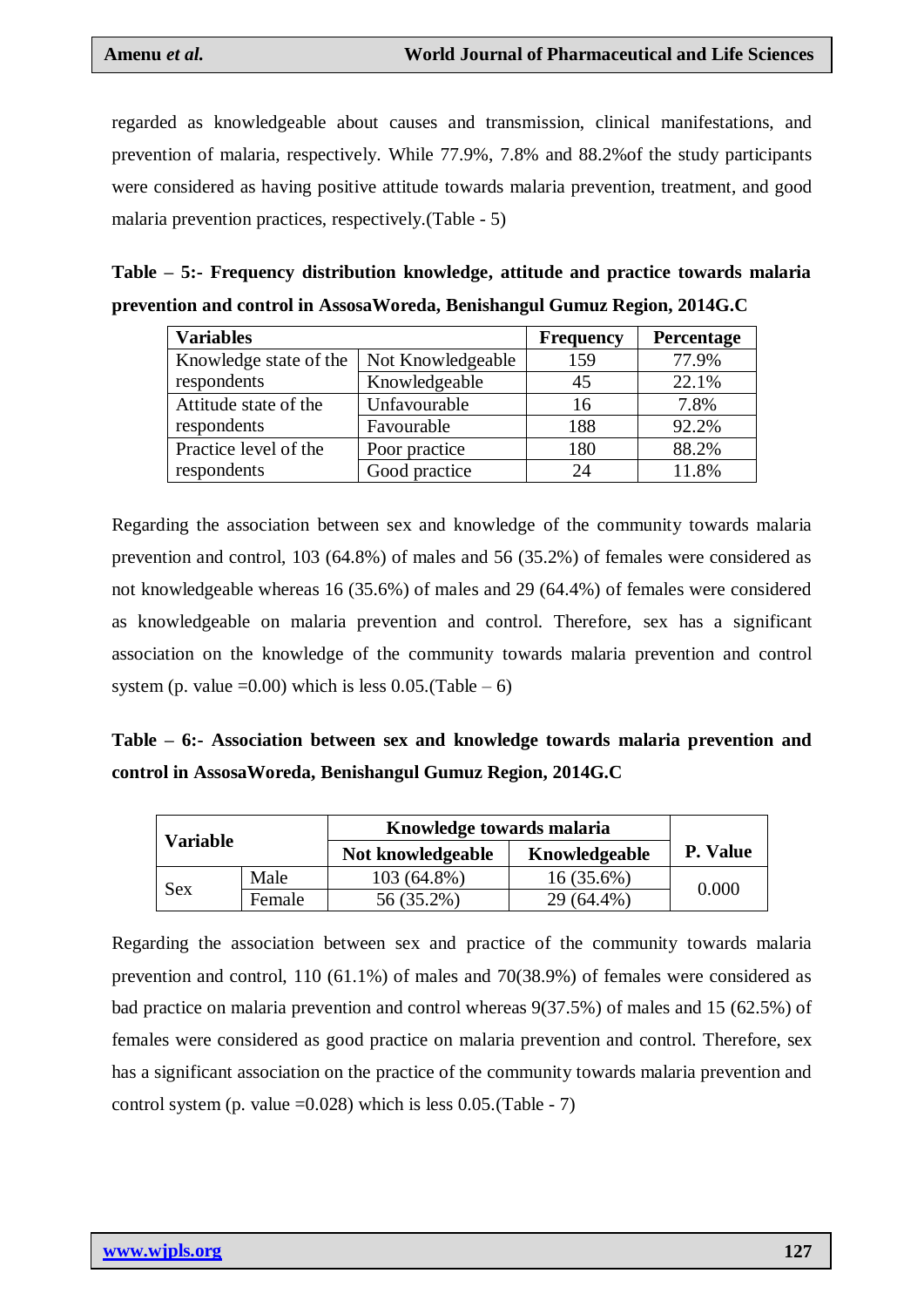| <b>Variable</b> |        | Practice towards malaria |            |       |  |
|-----------------|--------|--------------------------|------------|-------|--|
|                 |        | <b>Bad Practice</b>      | P. Value   |       |  |
| Sex             | Male   | $110(61.1\%)$            | 9(37.5%)   | 0.028 |  |
|                 | Female | 70(38.9%)                | 15 (62.5%) |       |  |

| Table – 7:- Association between sex and practice towards malaria prevention and |  |  |  |  |  |
|---------------------------------------------------------------------------------|--|--|--|--|--|
| control in Assosa Woreda, Benishangul Gumuz Region, 2014G.C                     |  |  |  |  |  |

#### **DISCUSSION**

Community Knowledge, attitude and practice towards malaria prevention and control options is important and the effort is related to either to environmental management, personal protection or vector control. This study indicated that 96.6% of the respondents have ever heard about malaria from different source of information. However, this study knowledge of the respondents about the means of transmission of malaria indicates that 62.3% of the respondents were said that through mosquito bite which is higher that study done Tripal community of Baigachaek area which revealed that 37.6% and central Ethiopia is 4.5% of them knew that mosquito bite transmits malaria.<sup>[4, 33]</sup> However, this study subject's knowledge about the means of transmission of malaria is lower than studies done in Ethiopia. For instance, surveys done in Ethiopia Gondar (74%) and higher than study done inbutajira (48%), Assosa (48%) and three towns of Western Ethiopia (43.7%) revealed mosquito bite for transmission of malaria.<sup>[5-8, 34]</sup> This is because of availability of health extension workers in this study area and effective implementation of health extension program in Ethiopia particularly in Benishangulgumuz Region know a days. This condition may increase the communities' knowledge about malaria prevention and control activities.

The result of this study indicated that study participants mentioned stagnant water as breeding sites. The study indicated that 149(73%) of the respondents mentioned stagnant water as a breeding site for malaria. This finding agrees with the findings of a study done by Wagari and a qualitative study done in Amahara, Oromia regional states and Assosa in Benishangul Gumuz Regional State indicated that 627(72.6%)of the respondents were state that mosquitoes are mainly believed to breed in stagnant water  $(71\%)$ . [32, 33, 34]

The knowledge level of the community may be related with malaria prevention and control activity gives emphasizes on mosquito related problems. This study reveals that that 22.1% of the respondents were knowledgeable on malaria prevention and control activities. However, this study result is lower than a study done in Assosa Zone, Ethiopia where 30% of the respondents were aware that mosquitoes carry disease causing microorganisms  $[34]$  and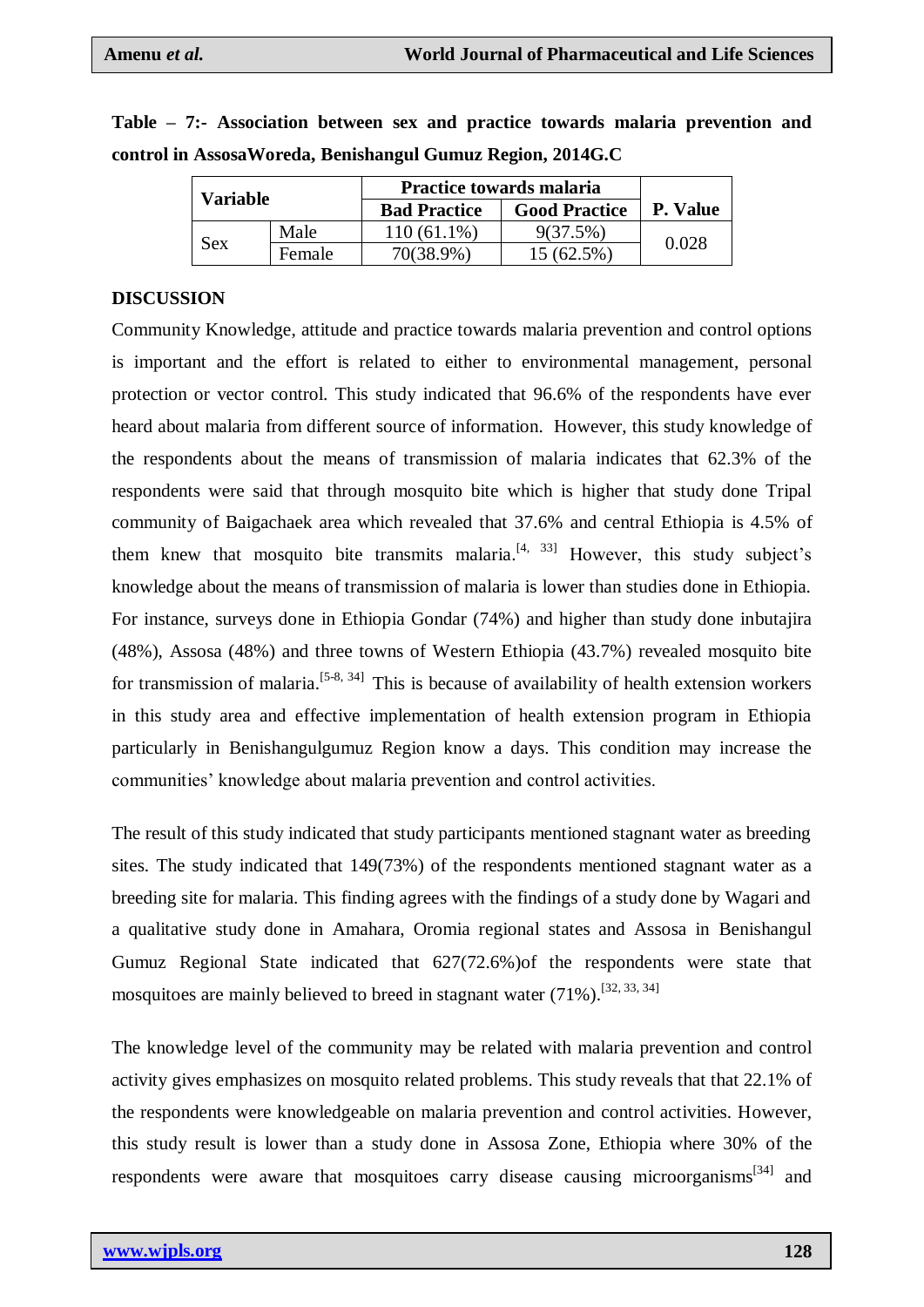malaria indicator survey 2007 result indicated 41% respondents reported mosquito bite as a cause for transmission of the disease.<sup>[9]</sup> Misconceptions are common among the respondents on cause of malaria and understanding these is very important for malaria prevention and control.

Regarding to the biting time of mosquito, majority 187(91.7%) of the respondents mentioned night as a biting time. This study result is almost consistent with studies done in Assosa and Butajira which indicated that95% and 73.2% of the respondents knew that mosquito bites human beings during night time.<sup>[7,8]</sup> This variation may be due to differences in study settings.

This study indicated that 128(62.7%) of the respondents mentioned fever as signs and symptoms of uncomplicated malaria. This study figure is higher than Amahara regional state data as reported by Ethiopian national malaria indicator survey of 2007 which indicated that 50.2% recognizing fever as signs of malaria.<sup>[9]</sup> This difference may be related to differences in study period in which ours is done during malarias season and the later one is in none malarias season. This finding was supported by a study done in butajira district southern Ethiopia reported fever, headache and shivering and chills as signs and symptoms of uncomplicated malaria.[8] Also a study done in Swaziland, mid 2007 indicated that symptoms such as headache, high temperature/fever and chills were the three most frequently mentioned signs and symptoms of malaria. $[12]$ 

Also the present study revealed that chills and shivering 149(73.0%), vomiting 126(61.8%) were most frequently mentioned sign and symptoms of malaria disease. This result higher that the study done in other areas which revealed that seizure/convulsion (24.4%) and vomiting (16%) were most frequently mentioned signs and symptoms of malaria. This finding was supported by a study done in Myanmar which reported vomiting and convulsion are most frequently mentioned signs and symptoms of malaria.<sup>[13]</sup>

Regarding to malaria prevention options, 97.5%of the respondents reported that malaria is a preventable disease which is consistent with a study done by Wagari in Ethiopia indicated 85.7% and a study in Swaziland indicated 78% of the respondents Knew that malaria is preventable disease and study in Benishangul Gumuz Regional State reveals that 86.2%of the respondents know that malaria is a preventable disease.<sup>[34]</sup> But this study result is somewhat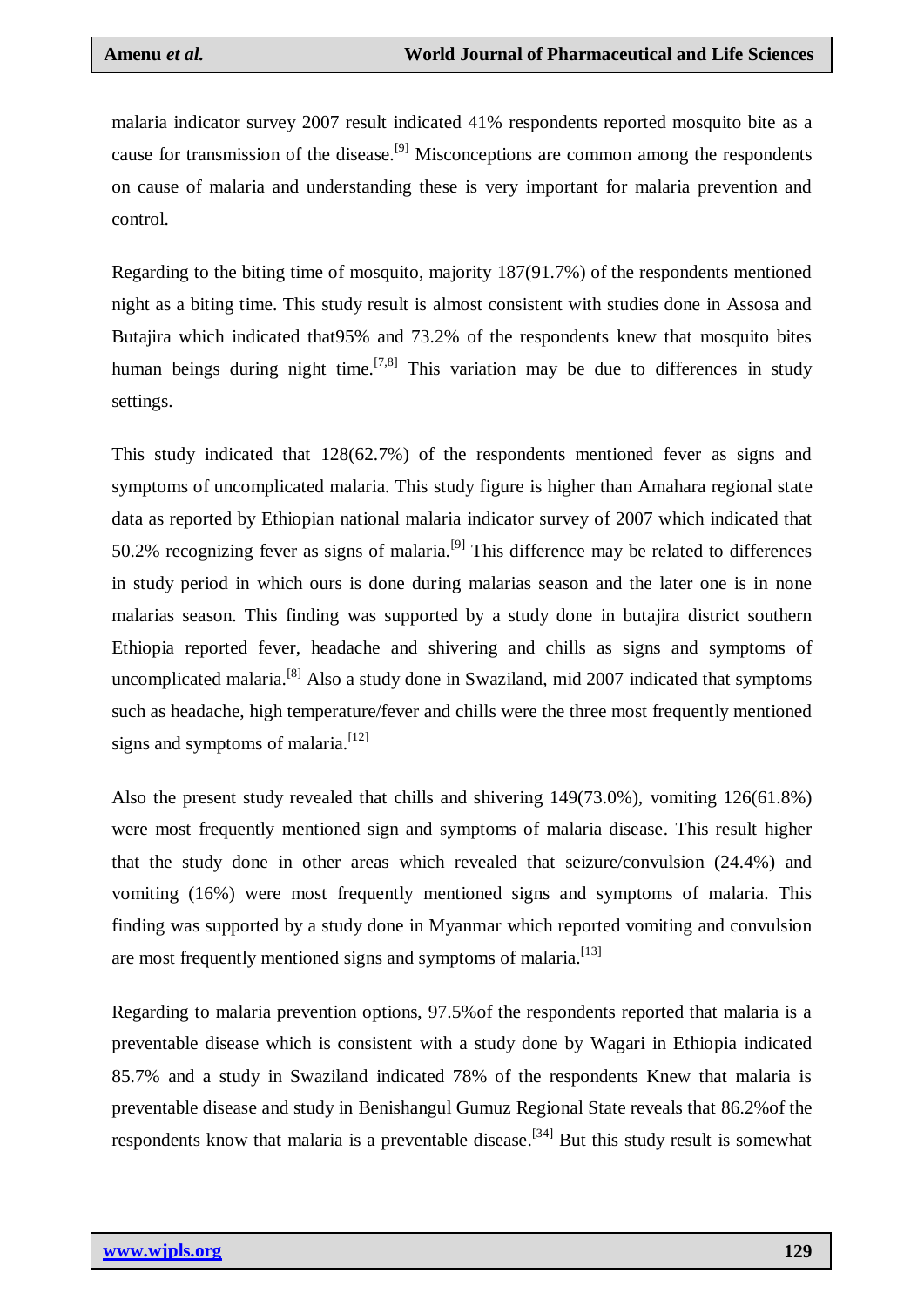higher than a study done in Nepal indicated only 50.3% known that malaria is a preventable disease.[12]

This study reveals that 179 (87.7%) of the respondents were use bed net (ITN) which is consistent with the study done Benishangul Gumuz regional state reveals that eight hundred thirty one (96.2%) of the respondents reported that they had heard about mosquito net and 52.8% of them believes ITN can prevent malaria. This study figure is higher than 2007 malaria indicator survey which indicated only 38.5% have heard about ITN [30].this is because of free distribution of ITN in Ethiopia particularly since 2005 has significantly increased the coverage of the intervention.<sup>[19, 20]</sup>

The study revealed that only 23.0% of the study participants had accepted and utilized indoor residual spray as malaria prevention method. This study indicated that the acceptance rate is lower, 42.7% of the participants house had been sprayed with insecticide residual. This figure was higher than the report of Ethiopian MIS 2007 which indicated that 14.2% of the country and 18.7% of Amahara regional state residents' houses were sprayed with chemicals.<sup>[30, 32]</sup>

This study indicated that 7.8% of people who has bad attitude towards malaria prevention and control mechanism this result lower than study done on Assosa Zone that is 39.7% of the study participants responded wrongly to the item "There is no any effective means to prevent malaria, but God".<sup>[34]</sup> Moreover, study done in other areas  $21.9\%$ ,  $31\%$  and  $52.9\%$  of the study participants had unfavorable attitude towards malaria prevention and control system regarding cause, transmission and prevention of the malaria.<sup>[32]</sup> This study indicated that 37.5% of the study participants recognized fever as signs of malaria. This is because in this study area there is effective implementation of health extension program.

#### **CONCLUSION AND RECOMMENDATION**

Health institutions and health extension workers are the main sources of information about malaria control and prevention activities in the study community. Even though there are low levels of knowledge of the community on cause, sign and symptoms, means of transmission and prevention methods compared to other region, it was lower than other studies conducted previously in the country.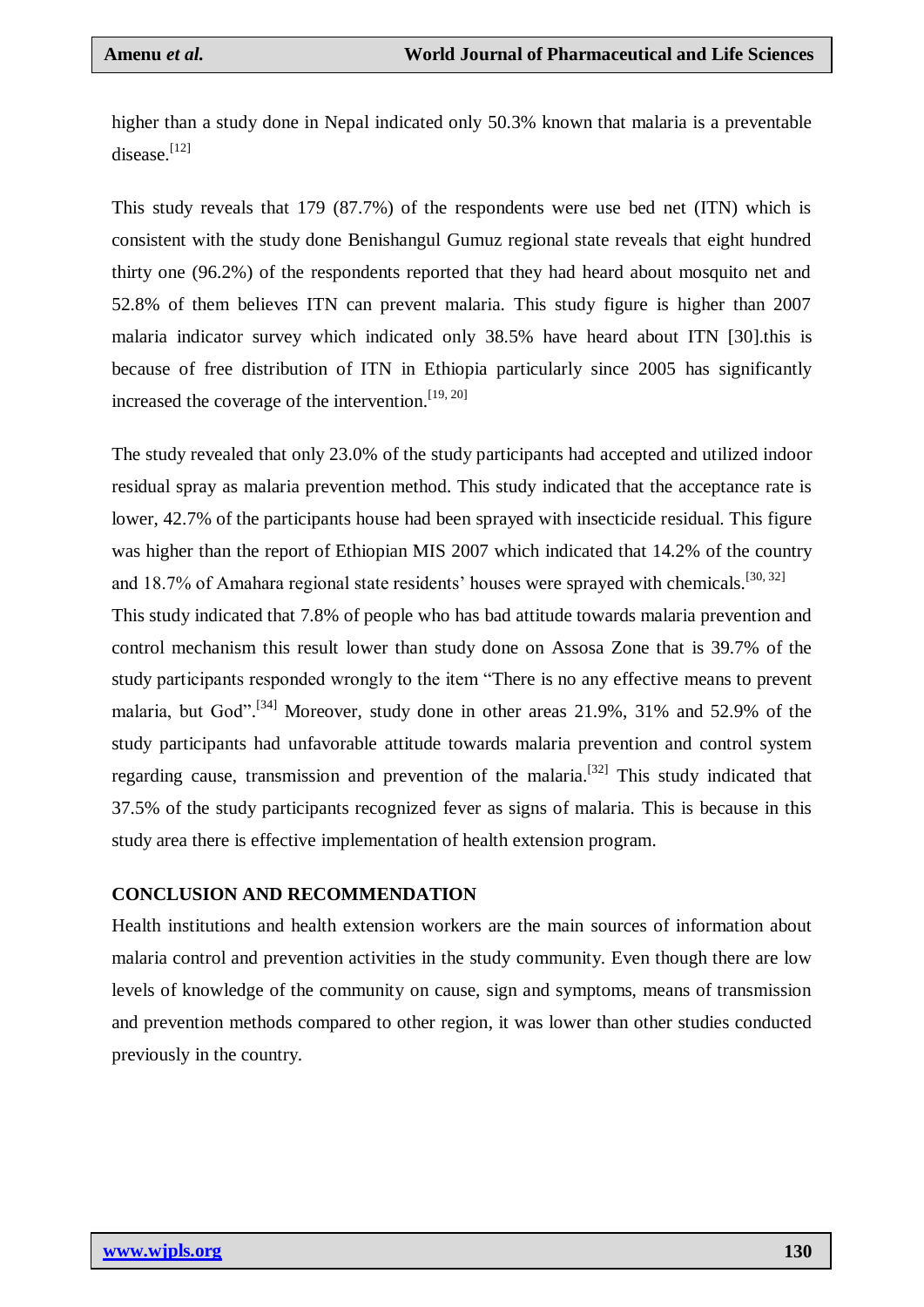#### **Based above conclusion we recommend the following points**

- $\cdot \cdot$  To achieve the intended plan of the intervention program, it is recommended to focus on common misconceptions about malaria causes, means of transmission and clinical manifestations through community involvement activities as a main strategy.
- Regional health bureau and different partners should providing adequate Information, Education and communication (IEC) on malaria prevention and control activities in order to bring good knowledge as well as behavioral change to the community.
- Even though there are improvements on the importance of ITN on malaria prevention and control, ITN utilization rate and other malaria prevention methods are still very low. Among many reasons for this, the community uses ITN for other purposes. Therefore, efforts are needed to increase utilization of ITN in the community through community conversation and education.

#### **REFERENCE**

- 1. Kasper L., Braunwald E., Harrison's principles of internal medicine 16th edition, malaria, 1218- 1232.
- 2. A. Woyessa, A. Ali. Highland fringe malaria and challenges in its control: The lesson from Akaki Town. Ethio. med. J., 2003; 41: 293- 300.
- 3. Roll Back Malaria Partnership Secretariat, World Health Organization, Geneva, Switzerland.
- 4. AdhanomGhebreyesus T, Haile M, Witten KH, Getachew A, Yohannes M, Lindsay SW, Byass P. Household risk factors for malaria among children in the Ethiopian highlands. Trans R Soc Trop Med Hyg., 2000; 94: 17-21.
- 5. AdhanomGhebreyesus T, Deressa W, Witten KH, Getachew A, Seboxa T. Malaria. In: Berhane Y, Haile-Mariam D, Kloos H, eds. Epidemiology and Ecology of Health and Disease in Ethiopia. 1st edition. Addis Ababa, Ethiopia: Shama Books; 2006: 556-576.
- 6. Federal Democratic Republic of Ethiopia Ministry of Health. Integrated Management of Newborn and Childhood Illness. Handbook for Pre-service Training. Addis Ababa: FMOH; 2008.
- 7. Graves PM, Richards FO, Ngondi J, Emerson PM, Shargie EB, Endeshaw T, Ceccato P, Ejigsemahu Y, Mosher AW, Hailemariam A, Zerihun M, Teferi T, Ayele B, Mesele A, Yohannes G, Tilahun A, Gebre T. Individual, household, and environmental risk factors for malaria infection in Amhara, Oromia and SNNP regions of Ethiopia. Trans R Soc Trop Med Hyg., 2009; 103: 1211-1220.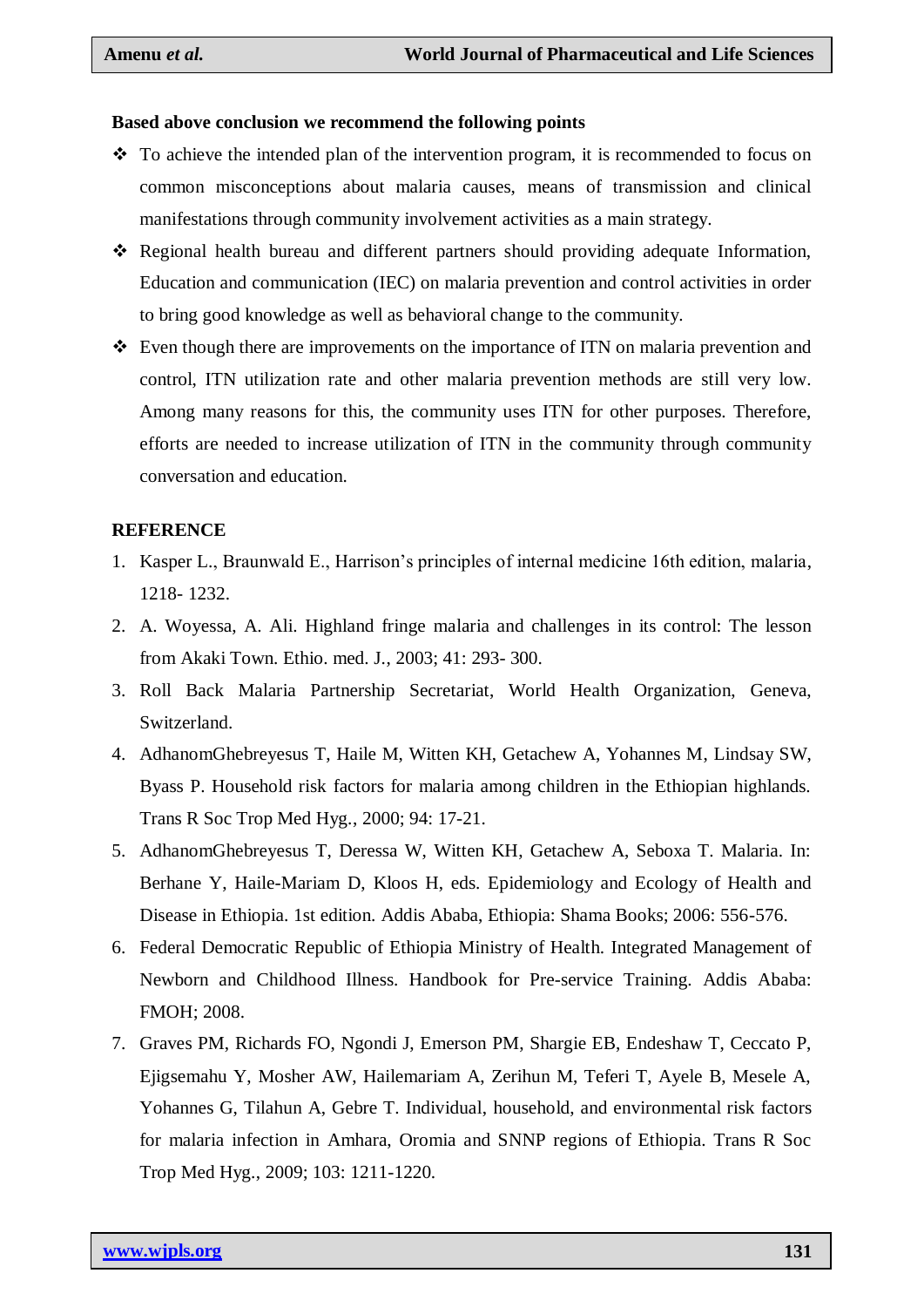- 8. Hwang J, Graves PM, Jima D, Reithinger R, Kachur SP, Ethiopia Malaria Indicator Survey Working Group. Malaria related health behaviors associated with women's knowledge of malaria — Malaria Indicator Survey, Ethiopia, 2007. PLoS One. 2010; 5: e11692.
- 9. Ngondi J, Graves PM, Gebre T, Mosher A, Shargie E, Emerson PM, Richard FO, Ethiopia Malaria Indicator Survey Working Group Ethiopia. Which nets are being used: factors associated with mosquito net use in Amhara, Oromia and Southern Nations, Nationalities and Peoples Regions of Ethiopia. Malaria J., 2011; 10: 92.
- 10. Peterson I, Borrell LN, El-Sadr W, Teklehaimanot A. Individual and household level factors associated with malaria incidence in a highland region of Ethiopia: a multilevel analysis. Am J Trop Med Hyg. 2009; 80:103-111.
- 11. World Malaria Report 2011: ww.who.int/malaria/world\_malaria\_report\_2011/en/
- 12. Federal Democratic Republic of Ethiopia. National strategic plan for Go in to scale with coverage and utilization of ITNS. In Ethiopia MOH, 2004; pp:1-27.
- 13. BeneshangulGumuz Regional Health Bureau. Planning and Program Services Annual Report, 2004/2005, BeneshangulGumuz Health Bureau, Assosa, BenshagulGumuz Region (unpublished report).
- 14. BenishangulGumuz Regional Health Bureau (2005). BenishangulGumuz Region Health Sector Development Program, HSDP-III, 2005/06 – 2007/08 (1997 – 1999), BeneshangulGumuz Health Bureau, Assosa, BeneshangulGumuz Region (unpublished report).
- 15. Teklehaimanot A, Bosman A. Opportunities, problems and perspectives of malaria control in sub- Saharan Africa. Parassitologia, 1999; 41: 335–338.
- 16. 2. Rowe AK, Rowe SY, Snow RW, et al. The burden of malaria mortality among African children in the year 2000. International Journal of Epidemiology, 2006; 35: 691–704.
- 17. Rowe AK, Rowe SY, Snow RW, et al. Estimating of the burden of mortality directly attributable to malaria for children under five years of age in Africa for the year 2000, Child health and Epidemiology Group, final report; 2004. http://www.who.int/childadolescenthealth/New\_Publications/CHILD\_HEALTH/EPI/CH ERG\_Malaria\_ Mortality.pdf
- 18. Korenromp, EL. Malaria incidence estimates at country level for the year 2004, RBM Monitoring and Evaluation Reference Group and MERG, WHO, RBM draft report, March 11, 2005. http://www.who.int/malaria/docs/incidence\_estimations2.pdf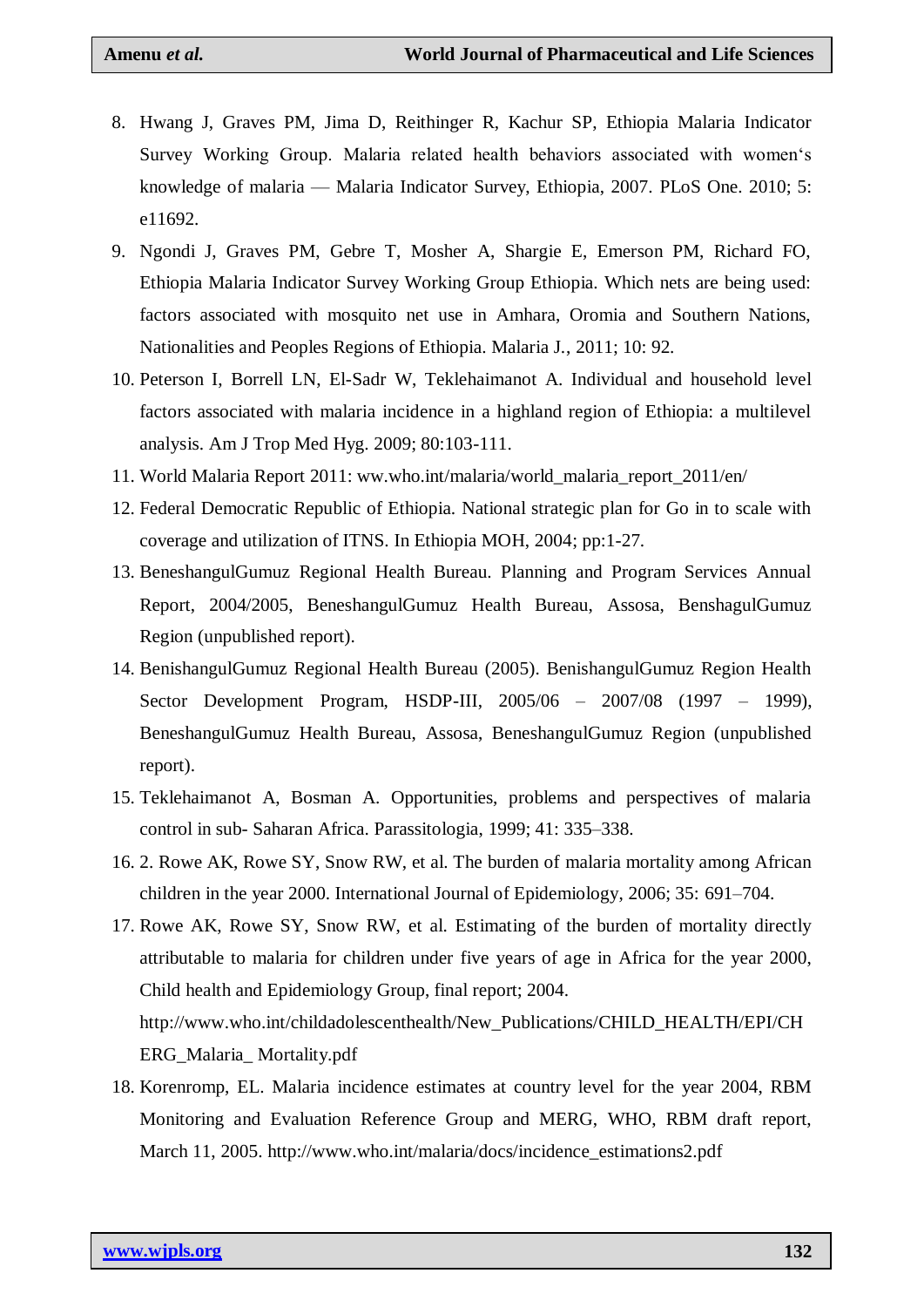- 19. WHO/RBM. Roll Back Malaria, World Malaria Report, WHO, Geneva Switzerland, World Health Organization; 2005.
- 20. Ministry of Health. a. Health and health related indicators. Planning and Programming Department, FMOH, Addis Ababa, Ethiopia; 2004/5.
- 21. Ghebreyesus TA, Deressa W, Witten KH, Getachew A, Seboxa T. Malaria. Berhane Y, HaileMariam D, Kloos H (eds). The Epidemiology and Ecology of Health and Diseases in Ethiopia, Addis Ababa Ethiopia, 2006: 556-576.
- 22. MOH. Health and Health related Indicators. Planning and Programming Department, FMOH, Addis Ababa, Ethiopia; 2002/3.
- 23. MOH. Health and Health related Indicators. Planning and Programming Department, FMOH, Addis Ababa, Ethiopia; 2003/4.
- 24. Rakhshani F. Ansari Moghadam AR, Alemi R, Moradi A. Knowledge, perceptions and prevention of malaria among women in SistanvaBaluchestan, Islamic Republic of Iran, Revue de Santé de la Méditerranée Orientale, 2003; 9(3): 248-256.
- 25. Booth CM, MacLean JD. Knowledge, treatment seeking and socio-economic impact of malaria on the Essequibo coast of Guyana. McGill Journal of Medicine, 2001; 6: 17-25.
- 26. Adongo PB, Kirkwood B, Kendall C. How local community knowledge about malaria affects insecticide treated net use in northern Ghana. Tropical Medicine and International Health, 2005; 10(4): 366-378.
- 27. Roderiguez AD et al. Knowledge and belief about malaria transmission and practices for vector control in southern Mexico. Saludpublica de Mexico, 2003; 45(2).
- 28. Keiser J, Utzinger J, De castro MC, Smith TA, Tanner M, Singer BH. Urbanization in sub-saharan Africa and implication for malaria control. American Journal of Tropical. Medicine and. Hygiene, 2004; 71(2):118–127.
- 29. L. yaredetal ownership and use of treated Bed nets in urban community of Assosa zone, western Ethiopia. Ethio.J. Health science, 2008; 17(14): 203-211.
- 30. World Health organization: world malaria Report 2008.
- 31. World Health Organization. Available at web site: htt//www rbm who int/ cme
- 32. Aderaw Z, Gedefaw M (2013) Knowledge, Attitude and Practice of the Community towards Malaria Prevention and Control Options in Anti-Malaria Association Intervention Zones of Amahara National Regional State, Ethiopia. J Trop Dis 1: 118. doi:10.4172/2329-891X.1000118.